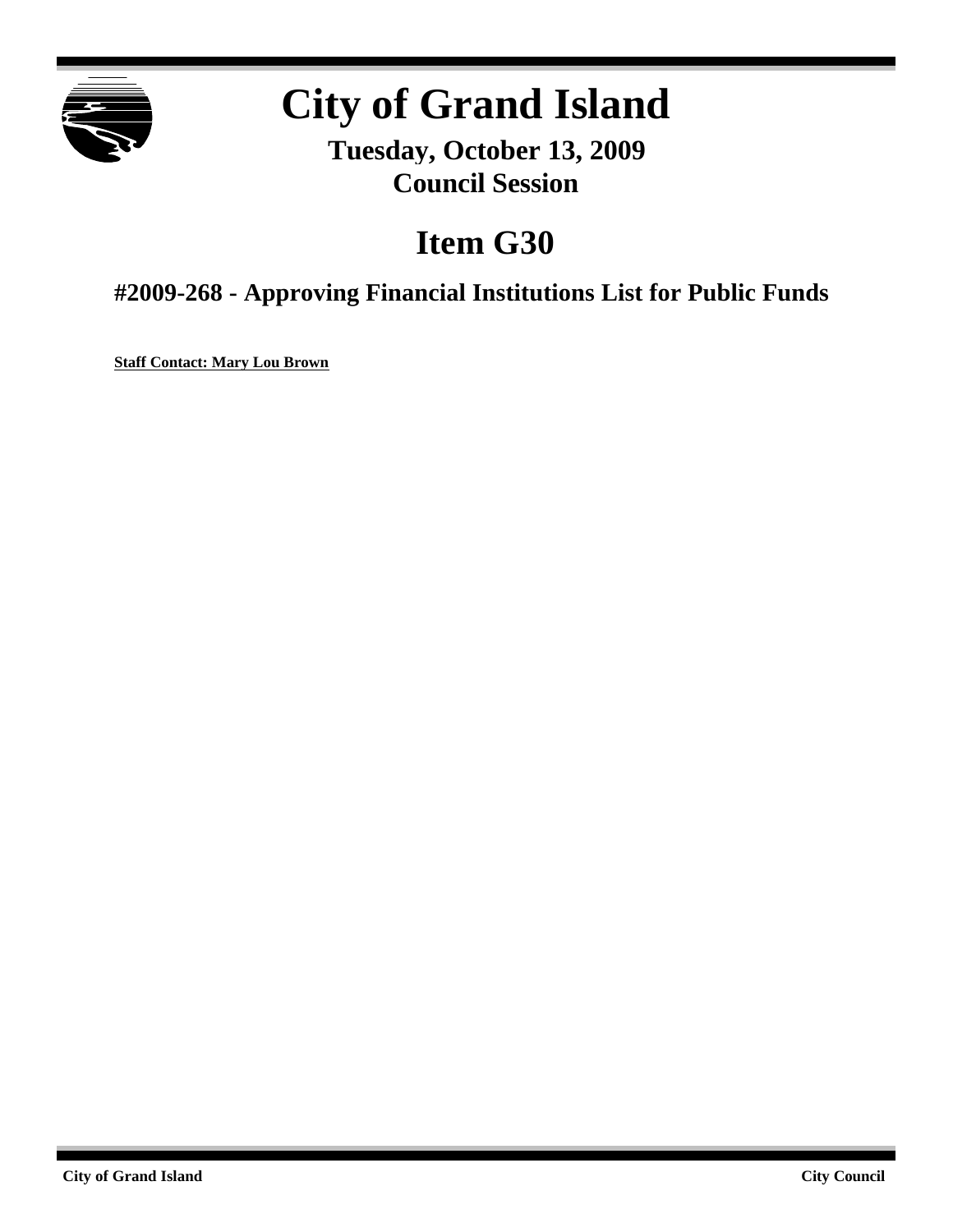# **Council Agenda Memo**

| <b>From:</b>    | Mary Lou Brown, Finance Director                                       |
|-----------------|------------------------------------------------------------------------|
| <b>Meeting:</b> | October 13, 2009                                                       |
| Subject:        | Approving Designated Depositories and City Treasurer<br>Authorizations |
| <b>Item #s:</b> | $G-30$                                                                 |
| $Presenter(s):$ | Mary Lou Brown, Finance Director                                       |

#### **Background**

The last update of this document occurred in 2005. It is necessary to update the comprehensive list of depositories to reflect name changes, the addition/elimination of certain depository accounts over the past five years and the list of public funds for which the city treasurer maintains responsibility.

#### **Discussion**

The document updates several depository names that have changed due to mergers with other depositories. Several depositories have been added by separate resolution and others have been eliminated from the document as the need for the respective accounts has been eliminated. The list as included in the Resolution is comprehensive. Also updated is the list of deposits of public funds for which the Finance Director/City Treasurer maintains responsibility. These changes are concentrated in paragraphs numbered 1 and 3.

### **Alternatives**

It appears that the Council has the following alternatives concerning the issue at hand. The Council may:

- 1. Approve the Resolution as presented.
- 2. Postpone the issue to a future meeting.
- 3. Take no action.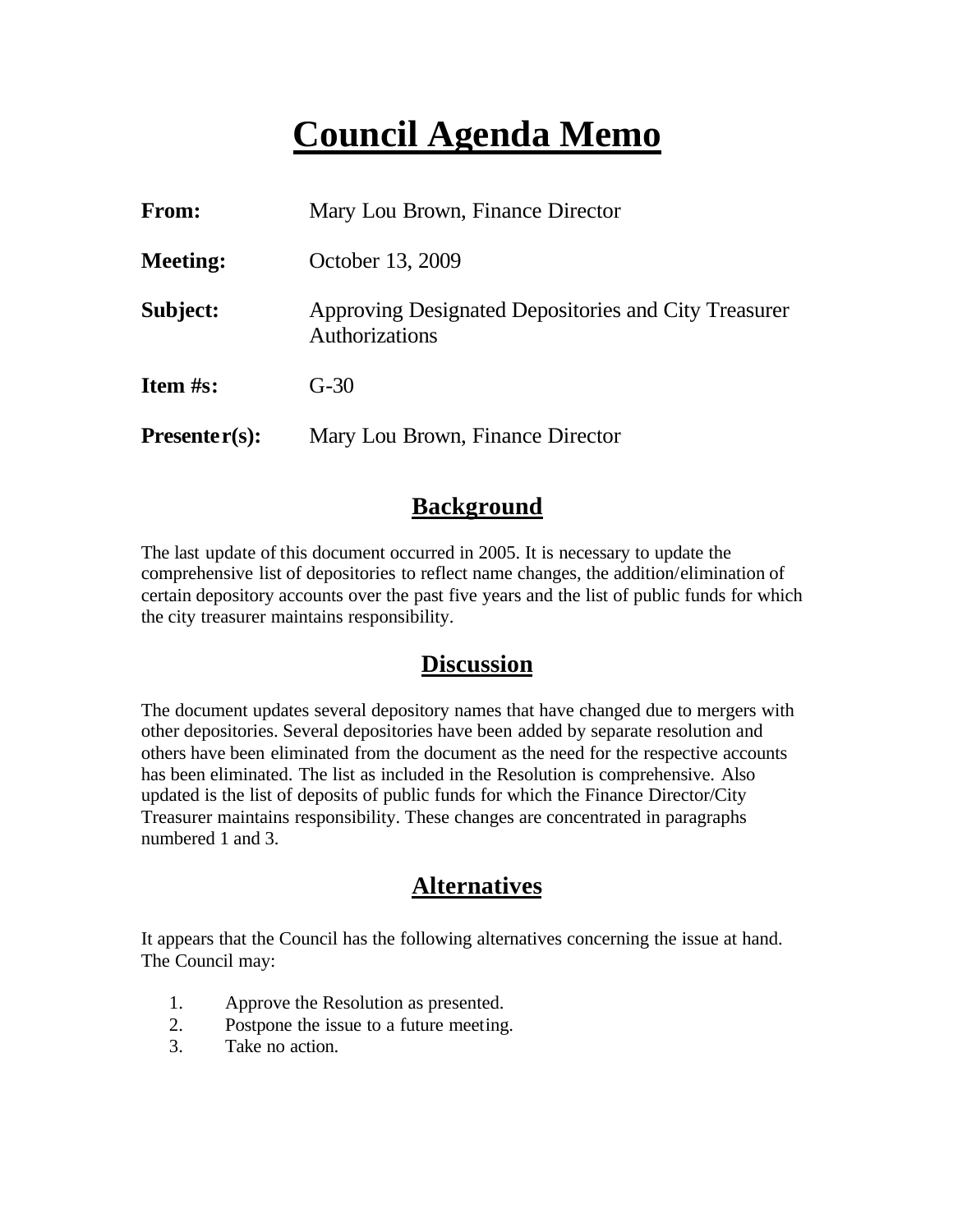### **Recommendation**

City Administration recommends that the Council approve the changes to the depository institutions and to the City Treasurer authorizations.

## **Sample Motion**

Move to approve the designated depositories and the City Treasurer authorizations.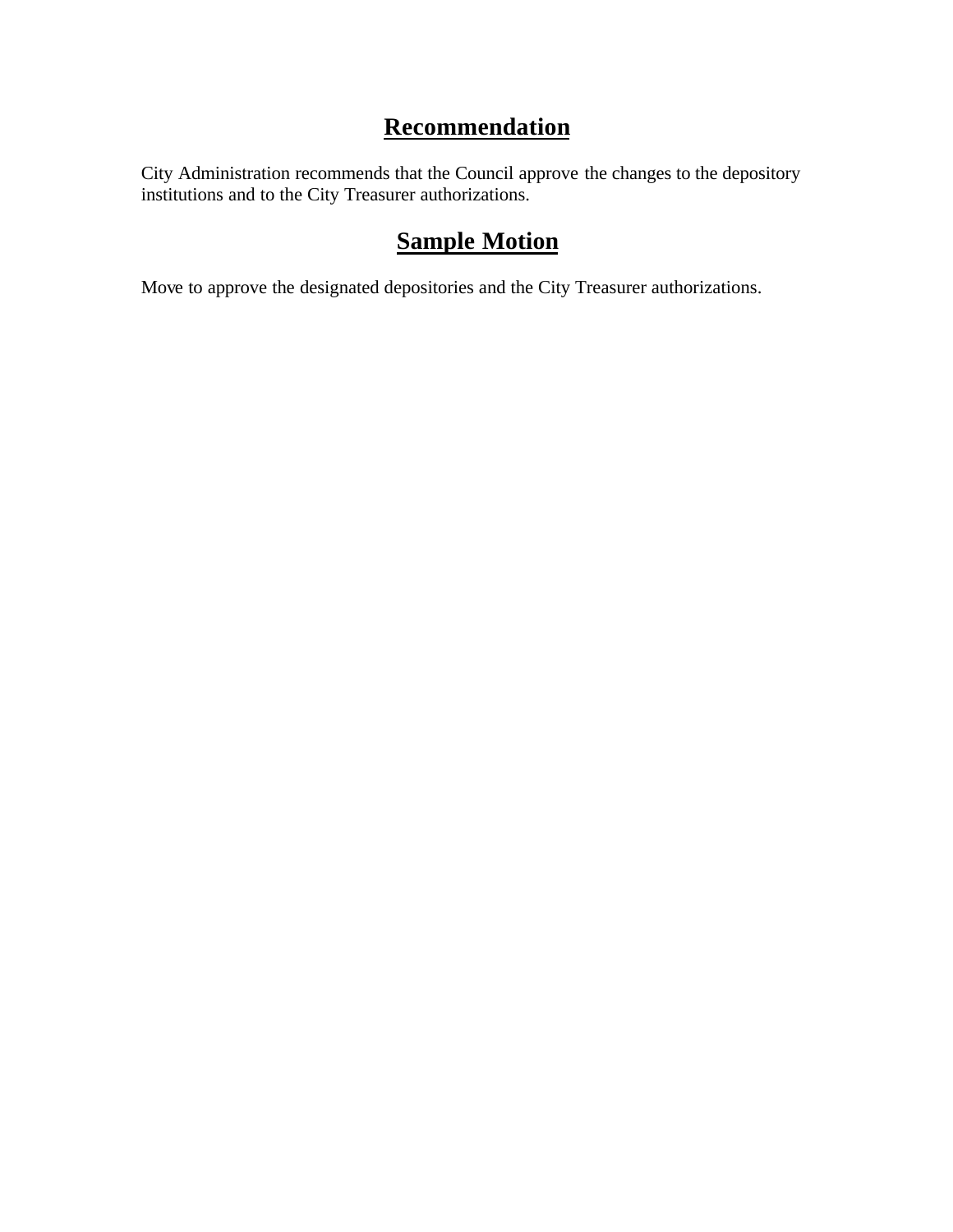#### R E S O L U T I O N 2009-268

WHEREAS, in Section 16-712, R.R.S. 1943, the city treasurer shall deposit, and at all times keep on deposit, for safekeeping, in banks or capital stock financial institutions of approved and responsible standing all money collected, received or held by him/her as city treasurer; and

WHEREAS, in Section 16-713, R.R.S.1943, the city treasurer may purchase certificates of deposit from and make time deposits in banks or capital stock financial institutions selected as depositories of city funds; and

WHEREAS, in Section 16-714 R.R.S. 1943, for the security of the fund so deposited, the city treasurer shall require each depository to give bond for the safekeeping and payment of such deposits and the accretions thereof, which bond shall run to th city and be approved by the mayor.

NOW, THEREFORE, BE IT RESOLVED BY THE MAYOR AND COUNCIL OF THE CITY OF GRAND ISLAND, NEBRASKA, that

- 1. Wells Fargo Bank Nebraska, N.A.; U. S. Bank; TierOne; Union Bank and Trust Co.; Nebraska Public Agency Investment Trust (NPAIT); Smith Hayes Financial Services Corporation; ICMA Retirement Corp.; A.G. Edwards & Sons, Inc.; Ameritas Investment Corp.; Home Federal/Grand Island; The Equitable Building and Loan Association; Platte Valley State Bank & Trust Company; Five Points; Bank of New York Mellon; Cornerstone; and Exchange Bank be and hereby are, designated and approved as depositories for all money collected, received or held by the City of Grand Island, Nebraska.
- 2. The Finance Director or his/her designee, in his/her official capacity of the office, is directed and authorized to deposit such funds in said banks and capital stock financial institutions.
- 3. This authorization shall include the deposits of public funds in the hands of the Finance Director or his/her designee belonging to the City of Grand Island, Nebraska; the Tri-City Task Force; and the Grand Island Community Redevelopment Authority (CRA).
- 4. The Finance Director or his/her designee is hereby authorized to purchase certificates of deposit, treasury notes, treasury bills, treasury bond and or strips from the above named banks and capital stock financial institutions selected as depositories.
- 5. The Finance Director or his/her designee is hereby authorized by the mayor to require the depositories designated by this resolution to give security for the safekeeping and payment of City deposits and the accretion thereof, such security

Approved as to Form  $\overline{a}$ October 8, 2009 ¤ City Attorney